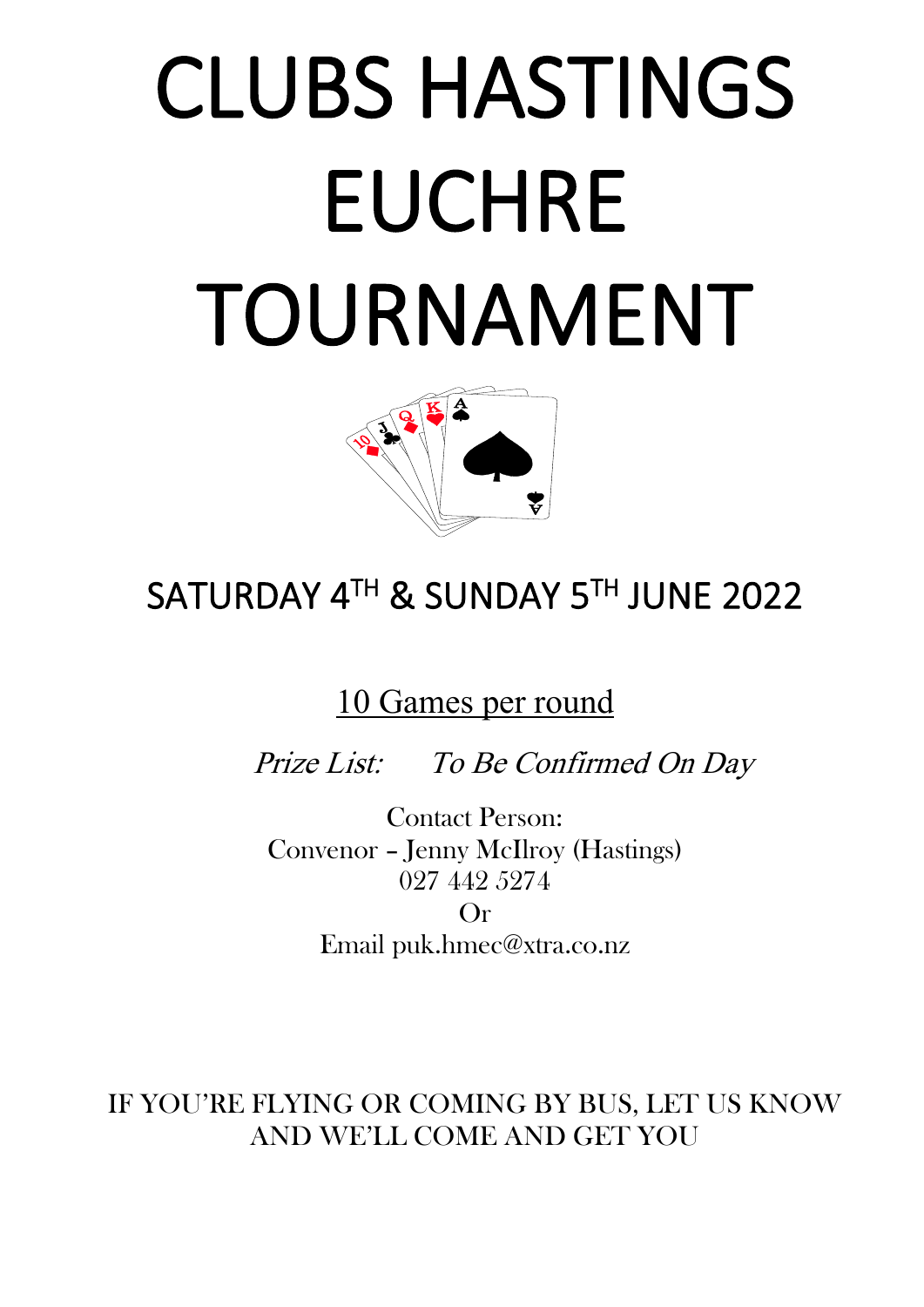### PROPOSED FORMAT

#### FRIDAY:

Check in 4.30 p.m. onwards.

#### SATURDAY:

- 8.45 Welcome
- 9.00 Round One
- 10.30 Morning tea
- 10.45 Round two
- 12.15 Lunch
- 1.15 Round three
- 2.45 Afternoon tea
- 3.00 Round four
- 4.30 Finish
- 8.00pm Social

#### Bar Meals are available

#### SUNDAY:

- 8.45am Round 5
- 10.15 Morning tea
- 10.30 Round 6
- 12.00 Lunch
- 1.00pm Round 7
- 2.30 pm End Session
- Afternoon Tea
- 3.00pm Prize giving